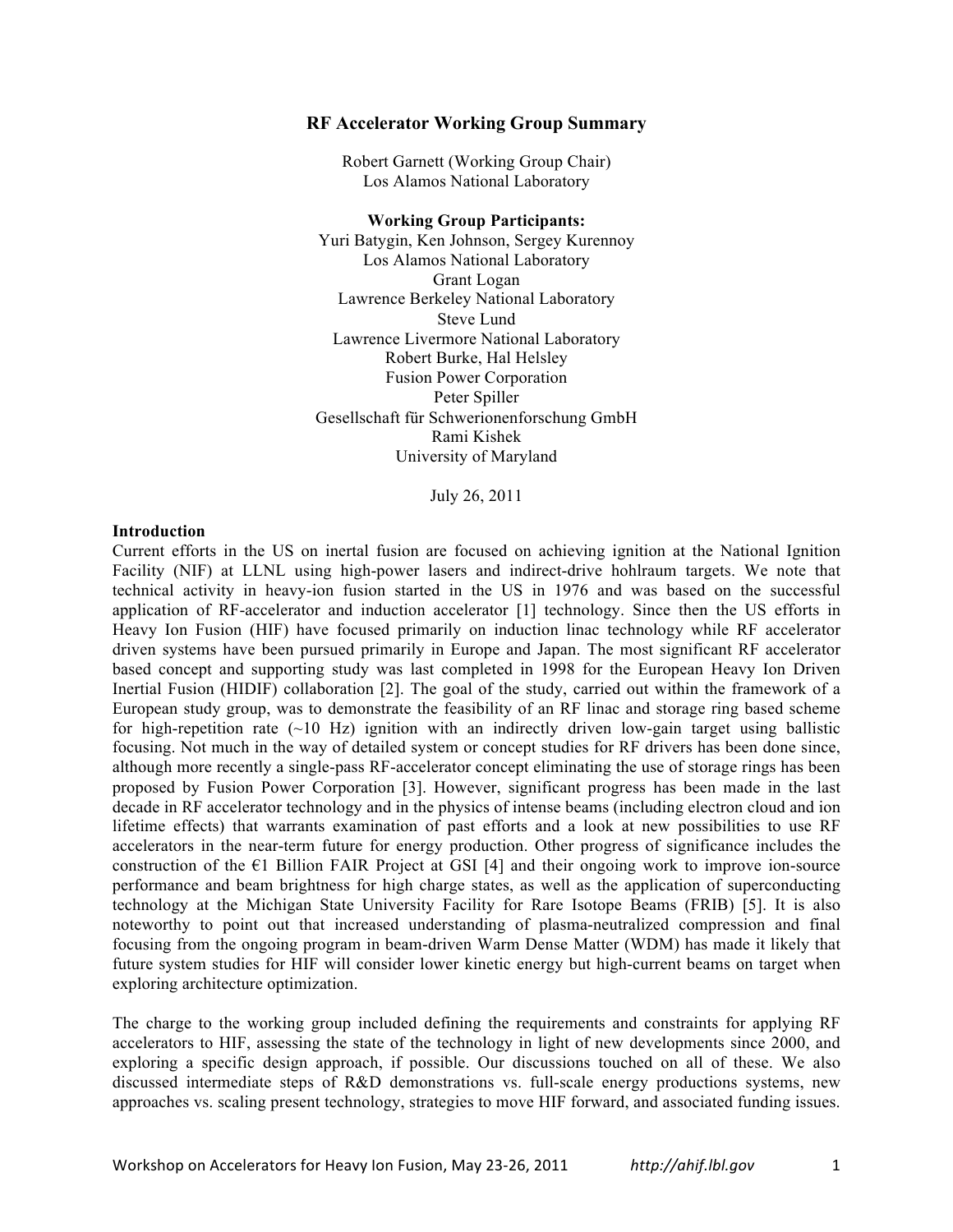We chose to focus primarily on what is needed to produce energy while defining some enabling R&D issues that still need to be addressed.

Information and statements from the plenary talks was also used to guide our discussions:

- All target options assume multiple beams.
- Need >90% plant availability.
- Effort should be made to reduce the costs of accelerator driver systems.
- P. Spiller HIDIF is very complicated (see Fig. 1). (There are many injectors, linacs, funneling, other beam manipulations), and the RF approach would benefit from simplifications.
- P. Spiller The requirement of  $10^{15}$  ions/pulse starting with a small number of beams and achieving the required macropulse at the target is very challenging.
- Desorption/beam losses are still an issue in synchrotrons/storage rings Will this also be the case for RF linacs?
- P. Spiller Beam loss tolerances due to activation are less restrictive for ion beams vs. protons (for ions can tolerate  $>>1$  W/m).
- R. Burke "Present RF linac technology can meet requirements without more relaxed target requirements."
- Driver energy in the range of  $1 \text{ MJ} 7 \text{ MJ}$  covers most target designs.
- Target design advances could influence a new baseline concept.

Target requirements were provided by John Barnard (LLNL). The target details were discussed and it was acknowledged that significant effort would be needed to look at target/driver matches. The consensus of the working group members was that we could not accomplish this in the short time available to us.

Several past studies were considered that set the context for future work. These included the 2004 HEDP Workshop RF Working Group Front-End Concept [6], the HIDIF study, the 2005 ITEP High-Energy (100-GeV U) Concept [7], and the Fusion Power Corporation Single-Pass HIF Driver Concept [8]. The Single-Pass HIF Driver Concept was discussed in considerable detail.

# **HIDIF/FAIR**

Since significant work has been done by the HIDIF study group, it was only natural to ask one of the main participants of that effort to comment on what the perceived critical issues that should be discussed might be. Prof. Ingo Hoffman (GSI), unable to attend the workshop, was so kind as to provide these comments:

"In most general terms, I believe the critical themes after HIDIF are listed below. Some of them actually are much clearer now, thanks to the development of FAIR (Peter Spiller's field). One needs to keep in mind that a fusion driver with its tens of megawatts of heavy ion beam power cannot easily be scaled up from proton drivers. So attention should be given to the differences.

- Activation with low energy heavy ions: meanwhile understood much better due to the work of I. Strasik and E. Mustafin in the context of FAIR.
- Desorption with heavy ions: beam scrubbing effects seem to be important and helpful Peter Spiller would know everything relevant about this.
- Final compression: The task was not really doable largely due to the indirectly driven target of HIDIF with its very high power requirement."

These comments were noted and some discussion followed regarding recent results indicating that beam loss requirements for heavy ions (based on GSI/FAIR results) are much relaxed as compared to the 1 W/m requirements typically assumed for hand-on maintenance in high-power proton accelerators. These relaxed requirements improve chances for success for high-current RF ion accelerators (see Fig. 2) in the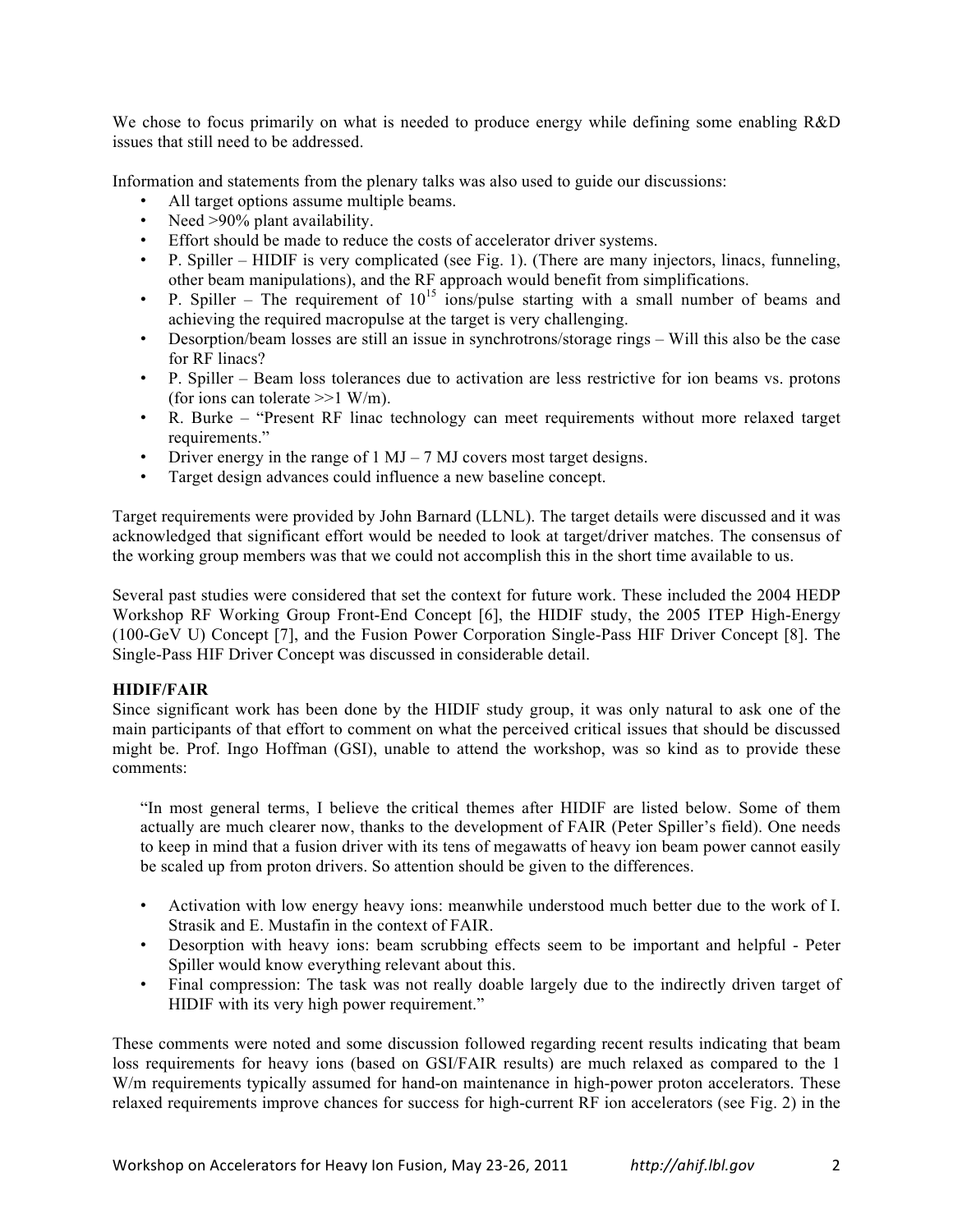operating range required for HIF. The HIDIF results were also acknowledged as an important technical baseline. It was noted that today the initially proposed linac length could be reduced by up to 25% by using room-temperature IH structures rather than an Alvarez drift-tube linac. Present high-charge state ion source reliability and beam quality (emittance) continue to be issues (based on GSI experience). A cost for the HIDIF scheme (see Fig. 1) was never developed and therefore provides no cost baseline to compare new designs, however it may be possible to extrapolate costs from the earlier HIBALL-II study [9].



**Figure 1**: HIDIF Reference Design.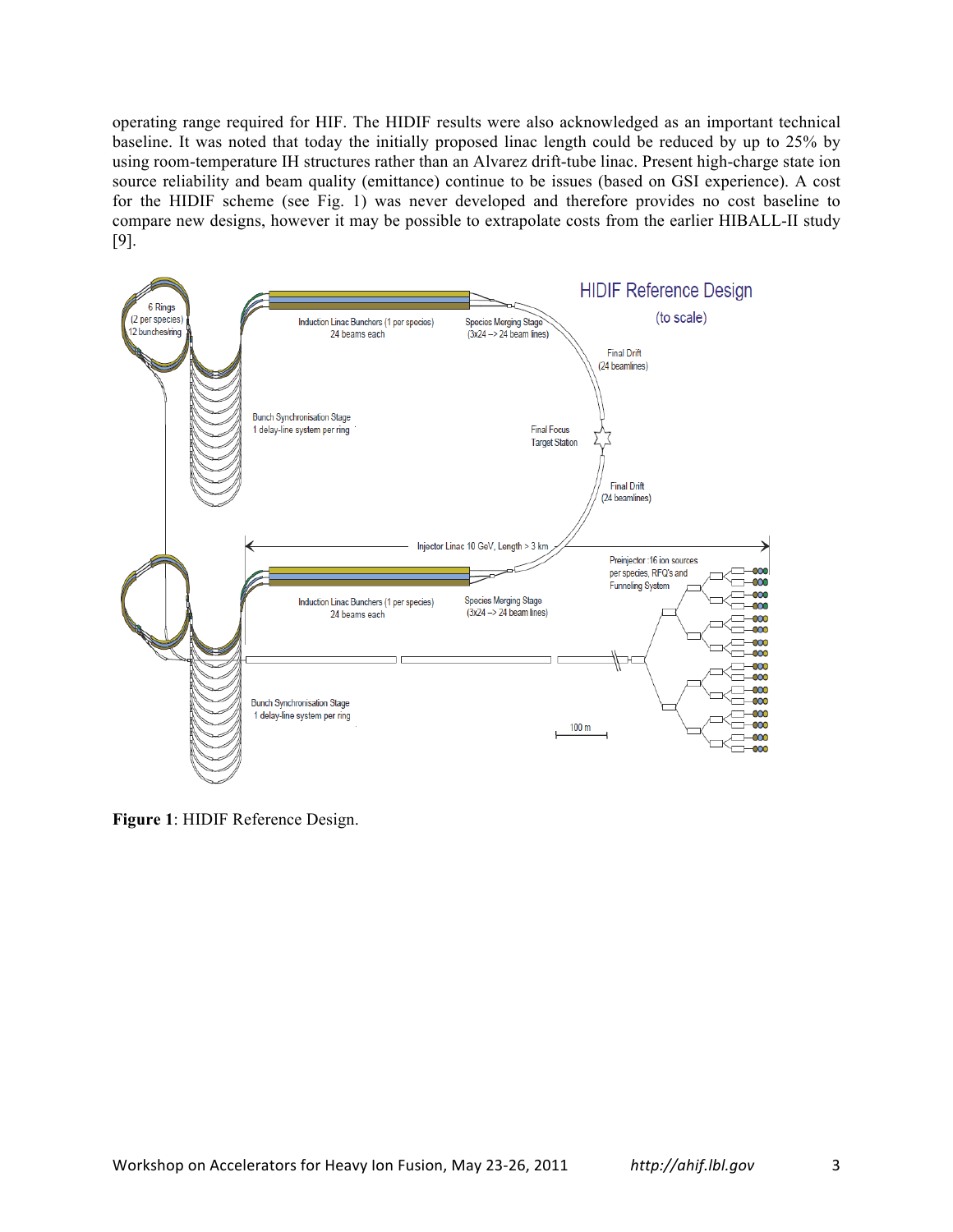

**Figure 2**: Activation results from the FAIR project. The activity is calculated per unit beam power, and normalized to a 1 GeV proton beam. See reference [10].

# **Working Group Presentations**

Several short talks were presented in our working group. Highlights are presented below.

# *Robert Burke (Fusion Power Corporation), "Evolution of the Pulse Structure in the Single-Pass RF Driver"*

Details of the pulse formats including telescoping of the multiple charge-state 1+ beams, progressive bunch and pulse combining, the differential acceleration scheme for a factor of 10 bunch compression, and final beam combining by telescoping at the target were presented for the Fusion Power Corporation Single-Pass RF Driver concept. The overall system layout was also presented. The expected transverse and longitudinal emittance budgets were discussed. The design concept is similar to HIDIF on the front end and eliminates the use of storage rings which were regarded as only marginally viable. Neutralized chamber transport is employed.

#### *Rami Kishek (University of Maryland), "Space Charge Studies at Extreme Intensities in a Ring"*

The experimental capabilities of the University of Maryland Electron Ring (UMER) were presented. UMER is a scaled experiment using high-current, low-energy electrons to better understand space charge dynamics at extreme intensities and can be used to study beam halos and mitigation techniques or phaseadvance limits in FODO lattices with space charge over a wide range of parameters. This experimental capability should be used for beam halo proof-of-principle experiments related to HIF. Space-charge limit research may lead to simpler ring-based machine designs if more charge can be controlled in storage/compressor rings.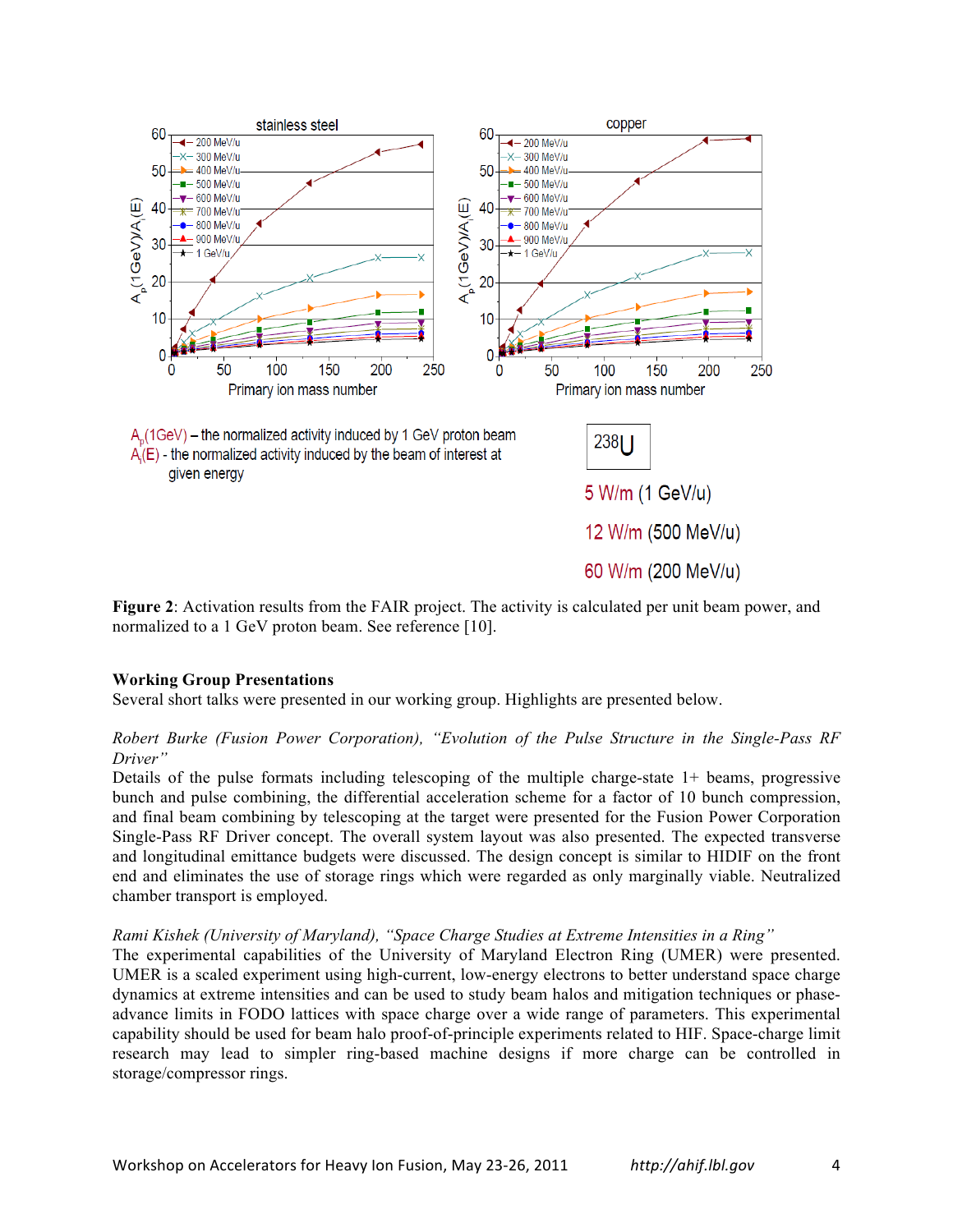### *Yuri Batygin (LANL), "Self-Consistent Beam Current Limit in RF Accelerator"*

An analytical solution for the self-consistent equilibrium particle distribution of a high-brightness beam in an RF accelerator was presented. Conditions for equipartitioning of the beam distribution and transverse and longitudinal current limits were obtained. A comparison of the analytical solution with an ellipsoidal bunched-beam model was also presented. This work can lead to better estimates for space-charge current limits of bunched beams.

# *Steve Lund (LLNL), "Comments on Space-Charge Limits in Linacs and Rings"*

The optimization of linac and ring designs to operate at the space-charge limit was discussed. Typically both are designed to operate in the known region of stability for space-charge strength (tune depression) and applied focusing strength (phase advance) (See Fig. 3). It would be a "game changer" if rings in particular could be designed to operate at or beyond the conventional space-charge limits. This could lead to significant increases in transported ring current through a prescribed injection scheme that injects beam continuously at or beyond the current limit. An important outcome of this discussion is to revisit the concept of current limits and to explore if it is possible to exceed the Laslett tune-shift limits. Classical resonance conditions may not apply due to space-charge induced tune spread washing out resonances at high space charge due to phase mixing and Landau damping.



**Figure 3**: Tune depression vs. zero-current phase advance plot showing the region of stability in which most linacs and rings have been designed to operate.

#### *John Staples (LBNL), "Comments on 2004 HEDP Workshop – RF WG Concept"*

Design and preliminary simulation results of a 16-beam injector developed during the 2004 HEDP Workshop were discussed. Results were presented of a  $1-\mu$ C, Ne<sup>+1</sup> beam compressed to 1-ns pulse length, demonstrating that the de-bunched linac energy spread could be compressed a factor of 200. A beam current of 300 mA/beam was assumed (5 A total current, 200-ns pulse length) from each injector followed by a 50-MHz interdigital H-mode linac structure with multichannel solenoidal focusing.

#### **Potential Design Concept – Extrapolating Existing Technology**

A conservative example concept was discussed that addresses what is possible with modest extensions of existing technology at GSI/FAIR. This concept assumed a single-driver linac with three injectors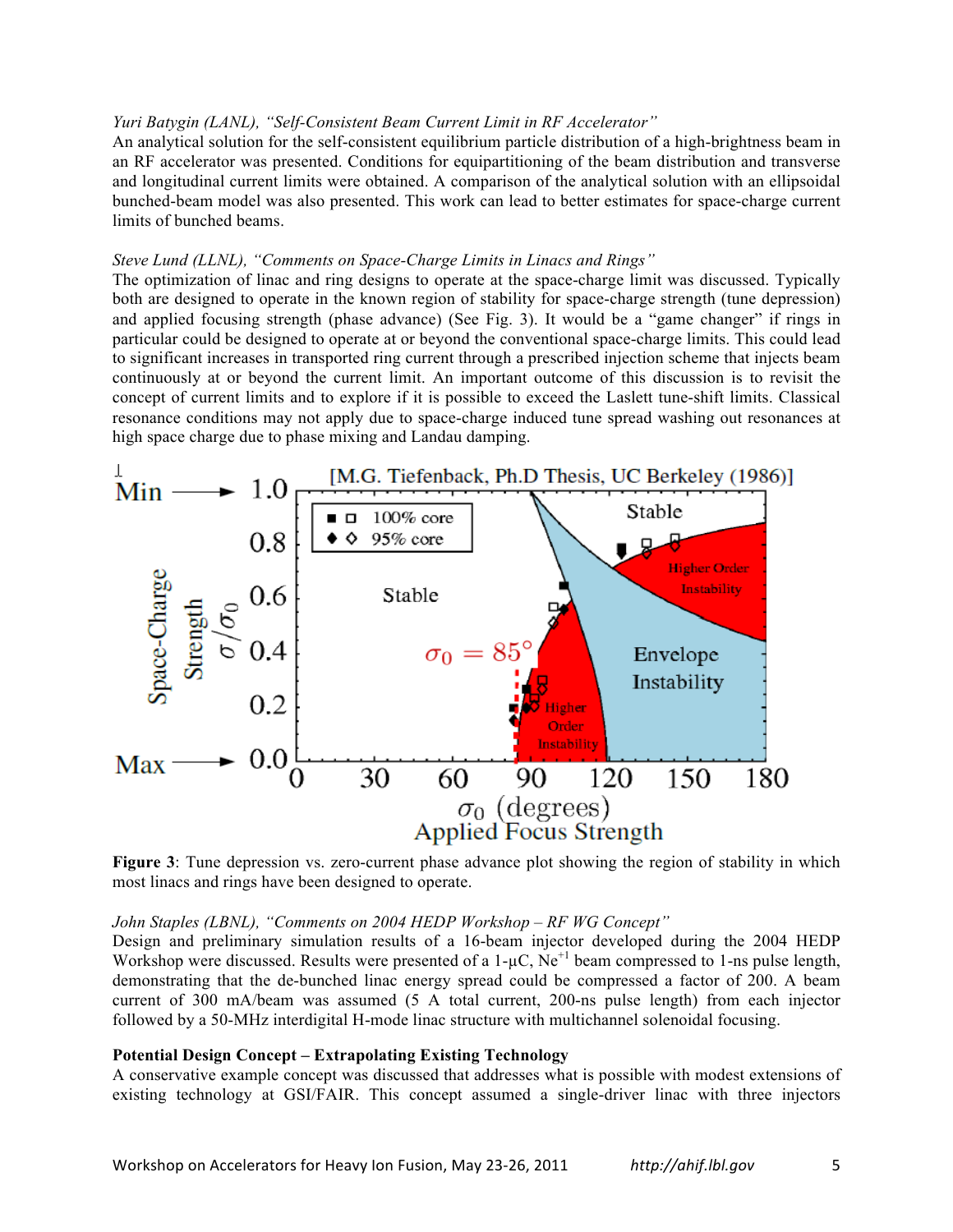followed by a large storage ring and multiple smaller pulse-compression rings or a compressor induction linac. The large storage ring is required to damp out the ion source/injector current fluctuations that need to be  $\leq \pm 10\%$  at the final focus. Accumulation time in the storage ring would be varied based on the injector output current. The basic system parameters are given below:

- $U^{4+}$  Injector 1-ms pulse,  $\sim$  20 mA (need 1mC), MEVVA-like source (x 3 for reliability)
- 100-300 MeV/u linac single beam, similar to upgraded UNILAC,  $\sim$ 1-km length
- Large Storage Ring ~10 km circumference,  $1-3x10^{14}$  ions achievable, need  $10^{15}$  ions for 3 MJ,  $~60$ -us pulse, injection time determined by linac output, goal is to damp out ion source fluctuations.
- Pulse Compression Smaller compression rings or induction linac (or other novel schemes)
- Transport/Final Focus neutralized,  $\sim$ 100 m (TBD)

This approach is attractive since it is simple in comparison to the HIDIF design and takes advantage of existing technology. Possible use of induction bunching could allow an optimized hybrid design taking advantage of RF for high-gradient acceleration in the linac and induction bunching after (or in) the ring with flexible pulse compression capabilities if phase-space dilution can be limited in the rings. However, present MEVVA ion source performance is the weak point. A 1-Hz repetition rate has been demonstrated for this source but 5 Hz-10 Hz is needed. There are also source lifetime issues (may be mitigated by using multiple ion-source injectors). Presently it is unknown how to achieve the required  $10^{15}$  ions for 3 MJ with this concept. Since this approach uses existing technology, most R&D effort would be focused on the final focus region to address space-charge issues. Increased space charge in the rings by minimizing beam storage/accumulation/bunching time and potentially related space-charge limits beyond conventional Laslett limits could further improve the concept.

# **Single-Pass RF Driver (Fusion Power Corporation)**

A recently-developed concept for energy production was presented and discussed in significant detail. The Fusion Power Corporation Single-Pass RF Driver (SPRFD) concept is shown in Fig. 4. The concept assumes the use of readily available accelerator and ion-source/injector technologies and as such, is relatively conservative. Singly-charged ions are accelerated and combined progressively to deliver a 20- MJ compression pulse followed by 1-MJ ignition pulses to each end of cylindrical, direct-drive targets, in one of up to 20 chambers to increase economy of scale. The concept relies heavily on a set of novel beam manipulations (through appropriate beam merging and timing) that are conceived as a way to handle many different isotopes. It appears that sufficient redundancy exists to ensure a high level of plant availability, but a more detailed analysis, which was out of the scope of this workshop, is required to verify this conclusion.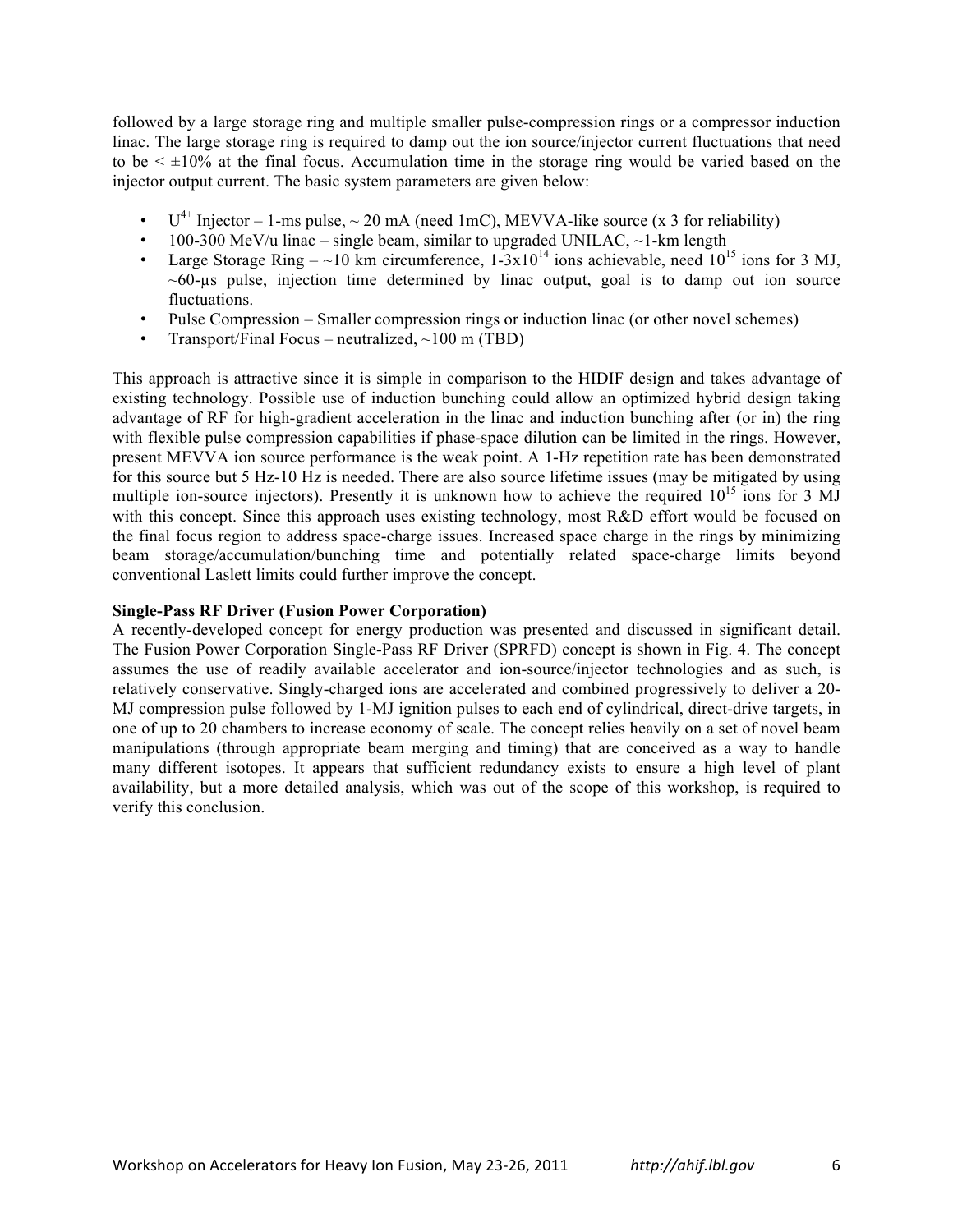

**Figure 4**: The Single-Pass RF Driver (SPRFD) concept.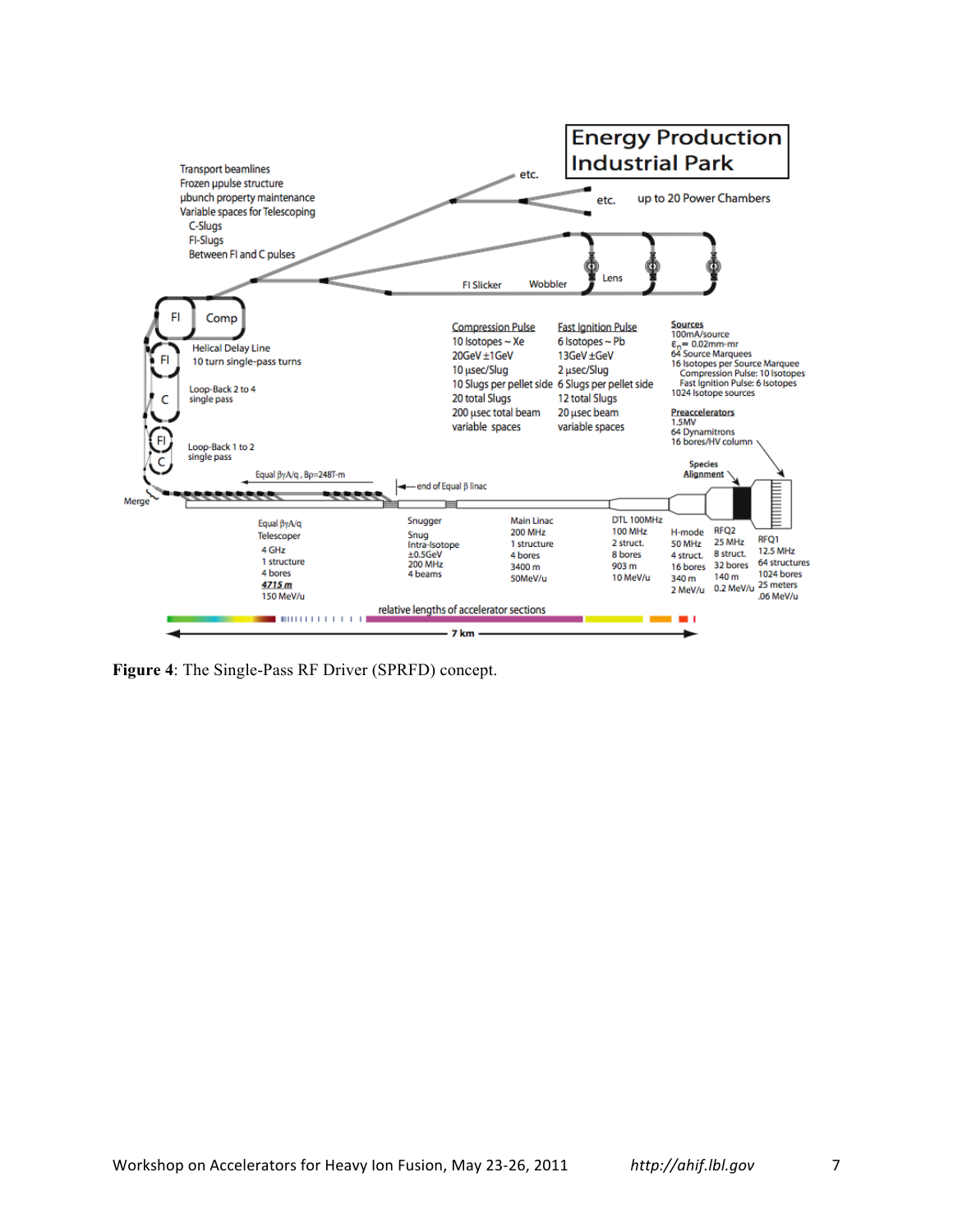

**Figure 5**: SPRFD subsystem details.

Much of the technical basis for this concept is grounded in the HIDIF design. However, there are several unique features including the elimination of the use of storage rings, the inclusion of the multiple target chambers, and details of beam manipulation and timing (see Fig. 5). The elimination of storage rings allows microbunch control which should preserve beam emittance and ease final focusing. The assumed 50-µm spot is estimated based on the HIDIF linac study, which included substantial growth of the emittance between the sources and the linac output.

While the concept appears to be well-developed and the proposed beam dynamics, under initial examination, are well within the experience of conventional RF accelerator systems, detailed beam dynamics simulations of either subsystems and/or an integrated end-to-end simulation would greatly enhance the technical footing of the design. This includes detailed simulations with errors. Such is common practice in accelerator system design today. Using available and well-benchmarked codes allows verification of otherwise estimated performance parameters such as emittance growth (and emittance budget), beam losses and activation, and the associated required control margins for RF, magnet, and other systems. The SPRFD concept assumes a factor of 3 emittance dilution during the beam manipulations between the linac and final focus. This will not be verifiable without substantial additional analysis.

There was significant discussion of the beam manipulations that are necessary to make the SPRFD concept work. Questions arose regarding what hardware systems would be used to perform some of these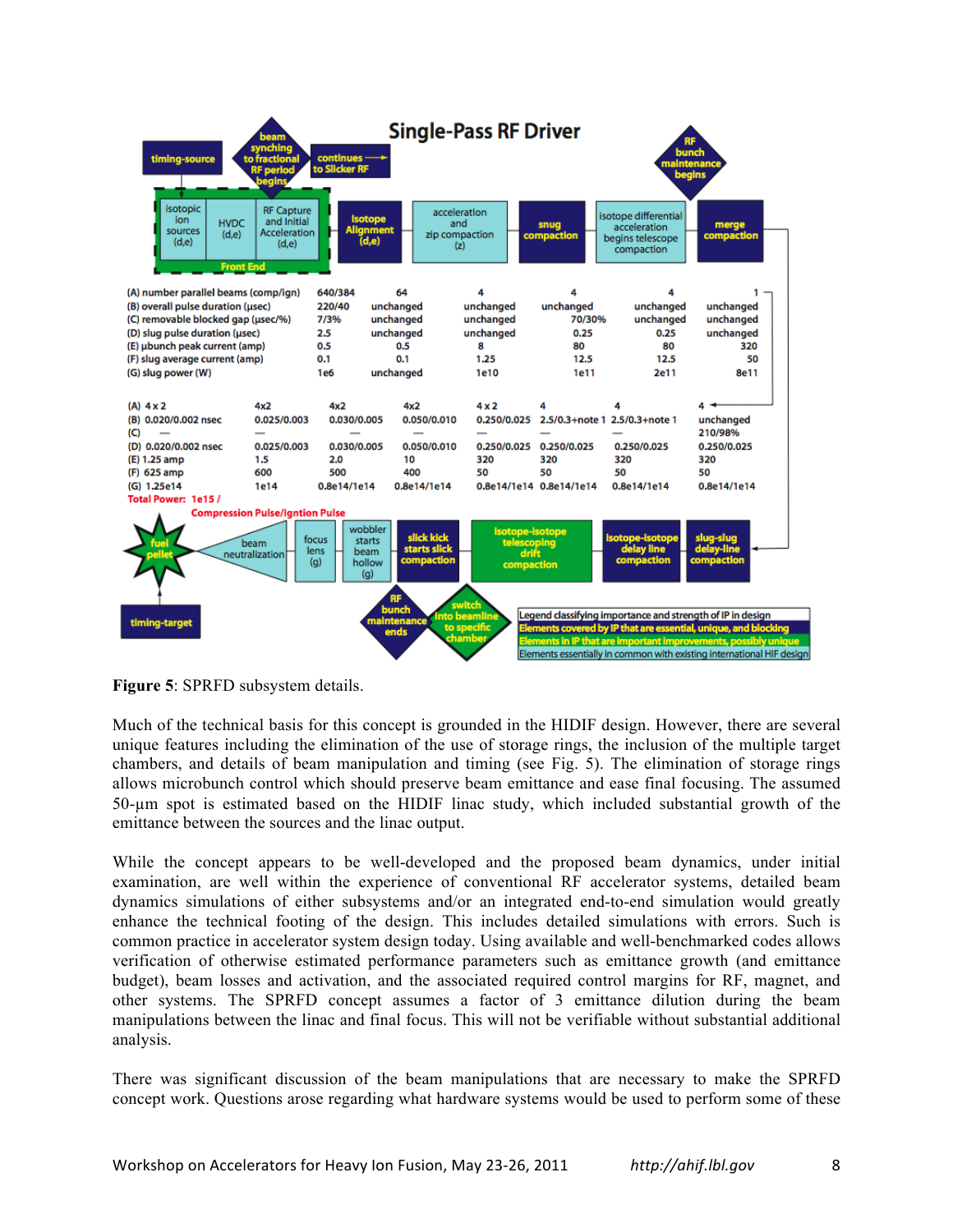manipulations such as extracting beams of different species, merging, etc. It was not clear if these systems had been considered in detail. Technical gaps may exist and details of concept-to-implementation need to be addressed to place this concept on a firmer technical basis.

## **Potential Advantages of Eliminating Storage Rings**

Elimination of storage rings to increase peak beam currents in an RF-based driver system in favor of a linac-only based system has the potential advantage of maintaining the microbunch structure of the beams. As a result, bunch-to-bunch space-charge interactions in the beam are negligible and minimal emittance growth is expected. The beam dynamics are dictated by the space charge of the microbunches, not the integrated charge of the pulse. Therefore, microbunch control and the subsequent preservation of the beam emittance will ease final focusing. It is recommended that a more careful analysis, supported by appropriate beam simulations, be carried out to verify these conclusions.

### **Pushing the Space-Charge Limits**

Innovative methods should be sought to increase the driver output energy while assuming presently achievable parameters for ion source/injector beam currents. Existing simulation codes should be used to explore the potential to design and operate both linacs and rings at or beyond the typically assumed spacecharge limits. Proof-of-principle experiments could also be carried out at existing facilities such as UMER.

### **Recent Advances**

Several significant advances in accelerator technology and physics, beam transport, and HIF target design have been made in the last ten years or so that can improve the next generation of HIF driver designs. Higher-kinetic energy targets are being developed that would allow significant reductions in the required beam currents that the driver must deliver for the final compression and ignition energy. Progress has also been made in improving methods to neutralize the final beam transport to the target. This can relax the current limits of the driver beams due to space-charge effects. There have also been significant advances in understanding beam halo and electron-cloud effects, and ion lifetime issues. Being able to minimize or mitigate these effects enables designs with lower beam loss and resulting activation, and improves both driver and final focus performance.

Superconducting cavity technology  $\frac{1}{4}$ -wave/  $\frac{1}{2}$ -wave structures, IH/CH structures, spoke resonator cavities, elliptical cavities) has been applied to high-power proton linac designs (ORNL Spallation Neutron Source, accelerator production of tritium, accelerator-driven systems, etc.) and for heavy isotopes (University of Michigan FRIB). Use of this technology can reduce driver-accelerator footprints and significantly reduce overall power costs, both of which are important in realizing an efficient energyproduction system. There is also promising new work in materials applied to superconducting accelerating structures that may lead to even higher average accelerating gradients in the near future.

Significant improvements in accelerator simulation codes [11] and computational capabilities over the last decade have enabled sophisticated high-current/high-brightness designs previously not envisioned. Use of these codes has led to an improved understanding of how to design high-power linacs that minimize beam halo and losses, allow for nearly current-independent transitions that improve operation and beam tuning, and are less sensitive to fault conditions. Most of these codes have been thoroughly benchmarked and should be used to develop and verify the next generation of driver designs. Advanced simulations are also essential to understanding the limits of neutralized beam transport in compression, final focusing, and chamber transport. Exploiting these tools can promise future design concepts with lower degrees of uncertainty in machine issues and performance.

Although not yet a standard practice in accelerator system design, Reliability, Availability, Maintainability, and Inspectability (RAMI) and Failure-Mode Effects Analysis (FMEA) models have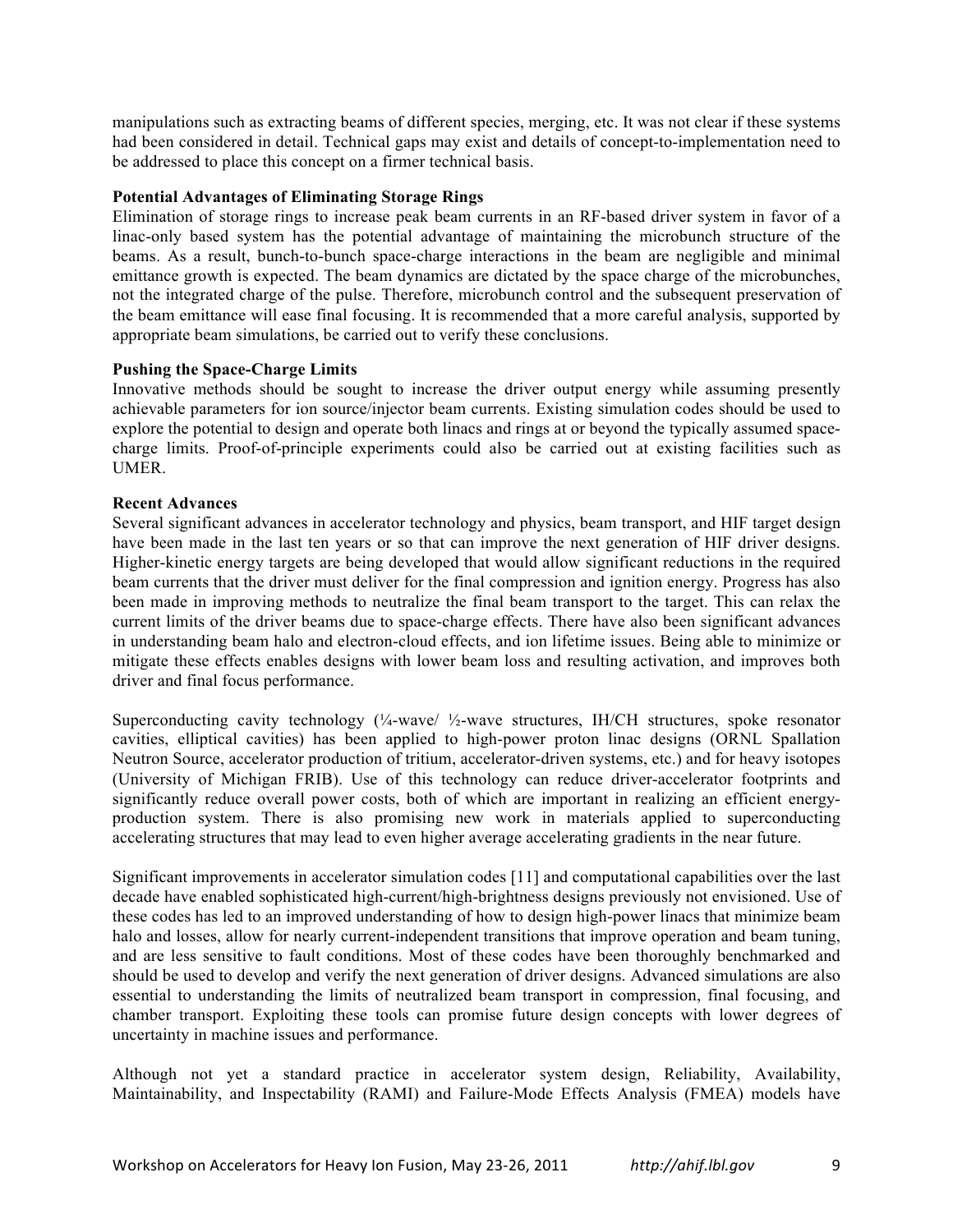been applied to understanding the overall plant performance of many operating accelerator facilities. These models and available world-wide data must be applied to the next generation of driver designs to help ensure the required high levels of reliability and availability needed (likely  $> 90\%$ ) for economical energy production.

# **Enabling R&D**

Several areas of enabling R&D were recognized as needed to refine the next-generation driver requirements. These include:

- High-current, high-charge-state injectors /ion sources capable of pure species and low emittance.
- Final transport designs that are independent of driver topology. This enables easier driver system trade-off studies.
- Better integrated target and chamber designs.
- Several new enabling proof-of-principle experiments would be useful:
	- UMER transverse beam halo formation and mitigation; study of longitudinal bunch control for final compression.
	- Beam transport space-charge neutralization experiments
	- GSI /FAIR wobbler experiment

 Fusion Power Corp – multi-beam multi-isotope front-end, multi-beam multi-isotope manipulations

- Well benchmarked codes made available to evaluate concepts.
- New progress in intense beam diagnostics and beam control.

# **Technical Issues That Can Be Addressed**

A clear path forward for HIF as a means of energy production needs to be defined. Past efforts in RF driver designs have not focused on developing viable systems for energy production, but rather on basic science R&D and as such, are not optimized for the energy application. We feel confident that a nextgeneration driver/target system can be developed for this purpose based on current RF accelerator technology and recent concepts. This includes exploiting recent RF and superconducting technology advances for HIF.

It is expected that all accelerator-based systems for energy production will be large power output (1 GWe or greater) systems. Large power output systems are common among the world's base-load energy suppliers. However, optimized fusion energy designs must be developed that minimize complexity to the extent possible to maximize operational reliability and performance. To do so will require extensive use of modern accelerator design and simulation codes and RAMI/FMEA data.

As target/chamber designs for energy production mature, it is expected that efficiency/gain trade-offs can be better understood. This will allow optimization of driver/target topologies including choices of appropriate accelerator technologies to maximize plant power efficiencies. Optimal driver architectures might contain aspects of both RF and induction designs. The average beam power for these systems is large (~ 20-200 MW). Accelerating structure RF source parameters can also be optimized for cost control.

# **Recommendations:**

- 1. Now is the time for developing detailed conceptual designs for economical energy production that take advantage of decades of progress in accelerator physics and RF accelerator technology. An optimized design may be a combination of RF-accelerator and inductionlinac technologies. A more detailed examination of the Single-Pass HIF Driver concept may be a good starting point.
- 2. National and international collaborations (including industry) should be encouraged to develop heavy-ion fusion energy.